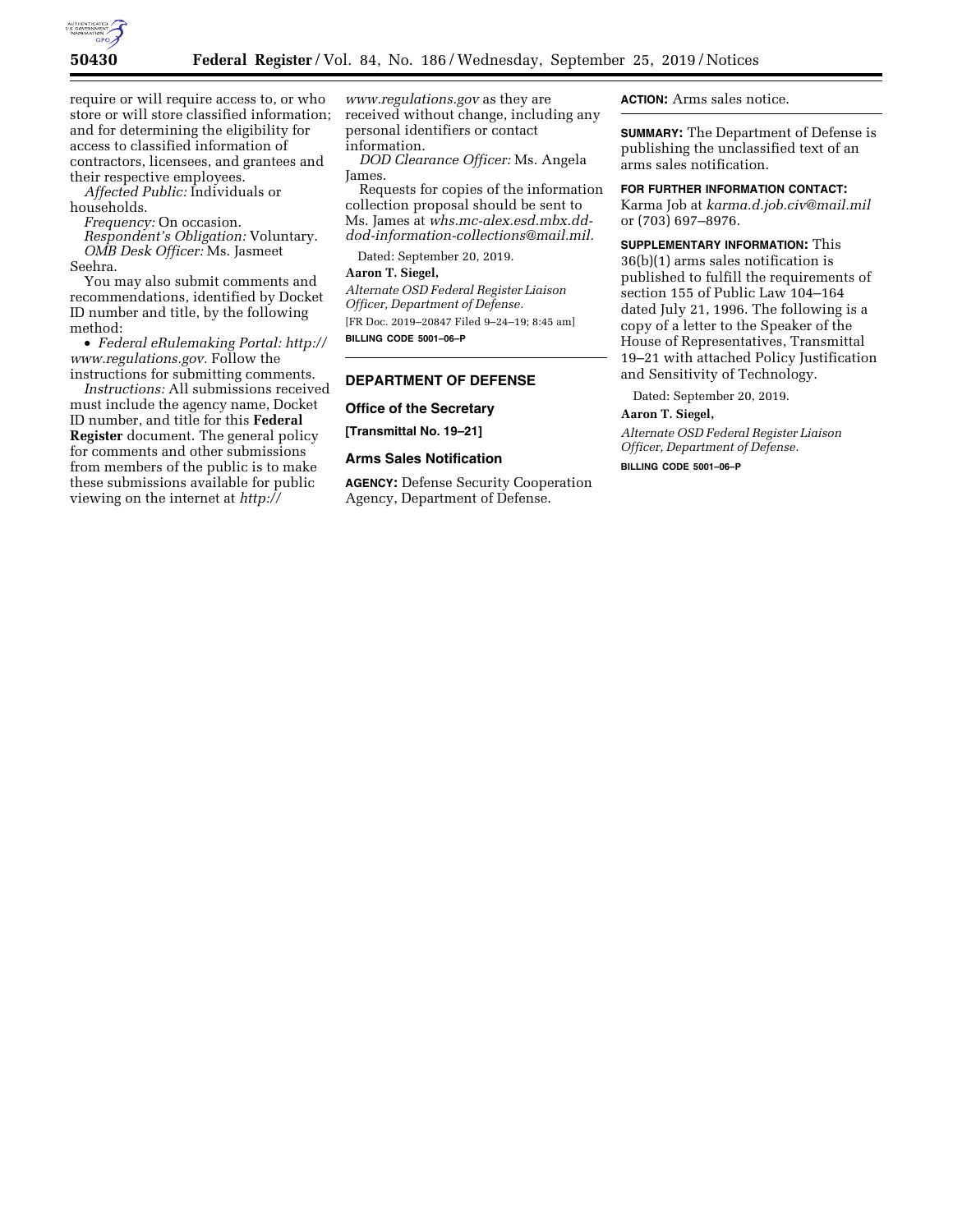

# DEFENSE SECURITY COOPERATION AGENCY 201 12<sup>TH</sup> STREET SOUTH, STE 203 **ARLINGTON, VA 22202-5408**

 $\overline{0}$   $\overline{0}$   $\overline{0}$   $\overline{0}$   $\overline{0}$   $\overline{0}$   $\overline{0}$   $\overline{0}$   $\overline{0}$   $\overline{0}$   $\overline{0}$   $\overline{0}$   $\overline{0}$   $\overline{0}$   $\overline{0}$   $\overline{0}$   $\overline{0}$   $\overline{0}$   $\overline{0}$   $\overline{0}$   $\overline{0}$   $\overline{0}$   $\overline{0}$   $\overline{0}$   $\overline{$ 

The Honorable Nancy Pelosi Speaker of the House U.S. House of Representatives H-209, The Capitol Washington, DC 20515

Dear Madam Speaker:

Pursuant to the reporting requirements of Section 36(b)(1) of the Arms Export Control Act, as amended, we are forwarding herewith Transmittal No. 19-21 concerning the Army's proposed Letter(s) of Offer and Acceptance to the Taipei Economic and Cultural Representative Office in the United States (TECRO) for defense articles and services estimated to cost \$223.56 million. After this letter is delivered to your office, we plan to issue a news release to notify the public of this proposed sale.

Sincerely, raries W. Hoopd **Lieutenant General** Director

## Enclosures:

- 1. Transmittal
- 2. Policy Justification
- 3. Sensitivity of Technology

Transmittal No. 19-21

Notice of Proposed Issuance of Letter of Offer Pursuant to Section 36(b)(1) of the Arms Export Control Act, as amended

(i) *Prospective Purchaser:* Taipei Economic and Cultural Representative Office in the United States (TECRO) (ii) *Total Estimated Value:* 

| Major Defense Equipment * | \$114.13 mil-<br>lion. |
|---------------------------|------------------------|
|                           | \$109.43 mil-<br>lion  |
| Total                     | \$223.56 mil-<br>lion. |

(iii) *Description and Quantity or Quantities of Articles or Services under Consideration for Purchase:* 

Major Defense Equipment (MDE): Two hundred fifty (250) Block I -92F MANPAD Stinger Missiles Four (4) Block I -92F MANPAD Stinger Fly-to-Buy Missiles